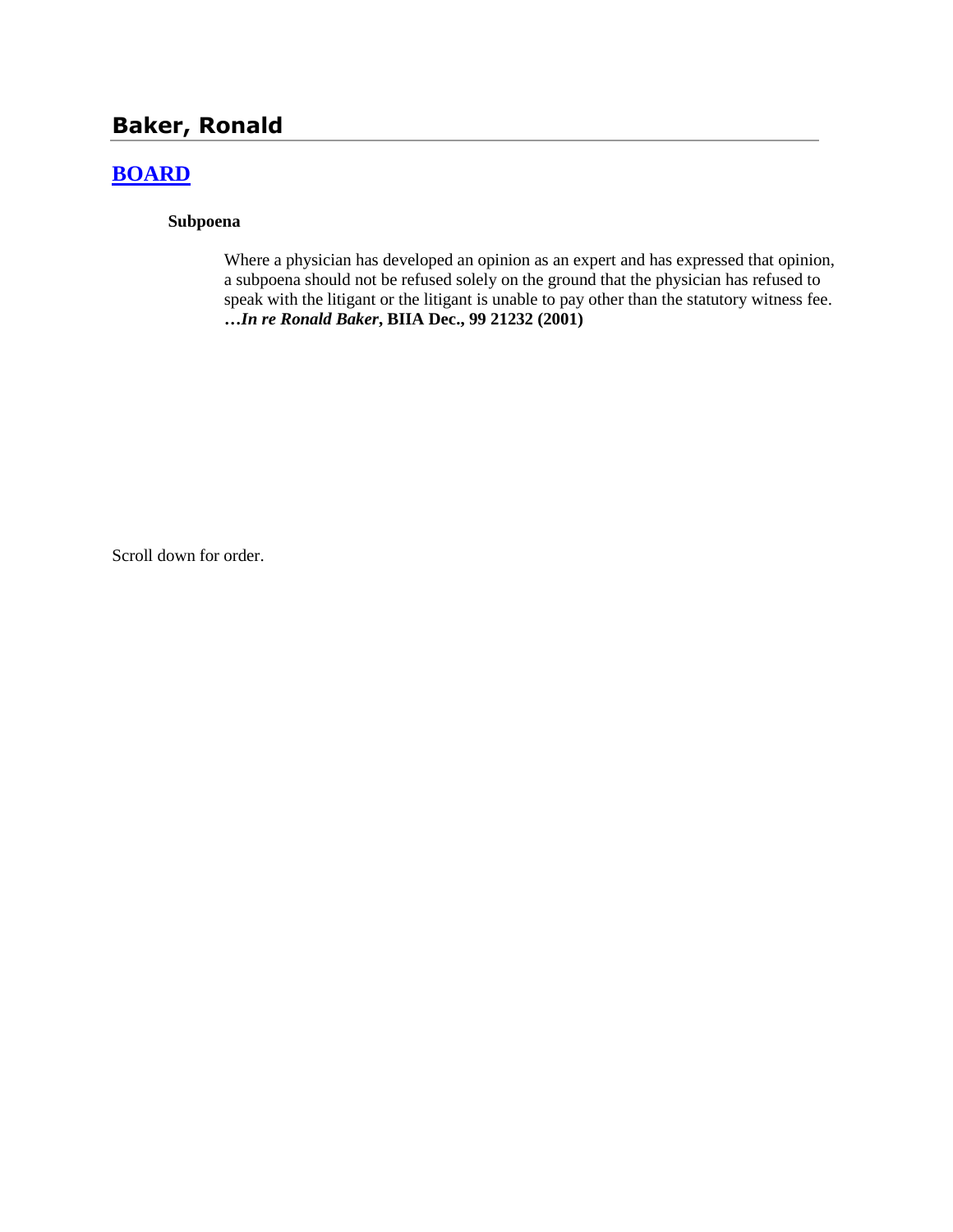## **BEFORE THE BOARD OF INDUSTRIAL INSURANCE APPEALS STATE OF WASHINGTON**

**)**

**) ) )**

**)**

| 1                          | I                       |
|----------------------------|-------------------------|
|                            |                         |
| 234567                     | $\overline{\mathbf{C}}$ |
|                            |                         |
|                            |                         |
|                            |                         |
|                            |                         |
| 8                          |                         |
| 9                          |                         |
|                            |                         |
|                            |                         |
|                            |                         |
| 11123456789012222222222331 |                         |
|                            |                         |
|                            |                         |
|                            |                         |
|                            |                         |
|                            |                         |
|                            |                         |
|                            |                         |
|                            |                         |
|                            |                         |
|                            |                         |
|                            |                         |
|                            |                         |
|                            |                         |
|                            | C                       |
|                            |                         |
|                            |                         |
| 32                         |                         |
| €<br>33                    |                         |
| 34                         |                         |
| 35                         | 1                       |
| 36                         | ľ                       |
| 37                         |                         |
| 38<br>39                   |                         |
| 40                         |                         |
| 41                         |                         |
| 42                         |                         |
| 43                         | t                       |
| 44                         | ŗ                       |
| 45                         |                         |
| 46                         |                         |
| 47                         |                         |

**IN RE: RONALD D. BAKER )**

**CLAIM NOS. N-730154 & P-276006 )**

**DOCKET NOS. 99 21232, 99 22722, 99 22723 & 00 15504**

**ORDER VACATING PROPOSED DECISION AND ORDER AND REMANDING APPEALS FOR FURTHER PROCEEDINGS**

APPEARANCES:

Claimant, Ronald D. Baker, Pro Se

Employer, Jakes Bargain Barn, None

Employer, Roofpro, Inc., None

Department of Labor and Industries, by The Office of the Attorney General, per Dale T. Wagner, Assistant

The claimant, Ronald D. Baker, filed appeals with the Board of Industrial Insurance Appeals:

**Docket No. 99 21232**, Claim No. N-730154, from a Department order dated September 3, 1999, which set the time loss compensation rate at \$239.99 per month, based upon single with no dependants and wages at the time of injury of \$150 per month, and that provided time loss compensation for the period September 15, 1994 through November 15, 1994;

**Docket No. 99 22722**, Claim No. P-276006, from a Department order dated October 18, 1999, which denied time loss compensation for the period January 16, 1998 through April 2, 1999;

**Docket No. 99 22723**, Claim No. N-730154, from a Department order dated October 18, 1999, which indicated the claim was reopened for benefits, denied time loss compensation after November 15, 1994, indicating the claimant was employable at the job of injury, and closed the claim without an award for permanent partial disability effective October 18, 1999; and,

**Docket No. 00 15504**, Claim No. P-276006, from a Department order dated March 31, 2000, which indicated time loss compensation was ended as paid to January 15, 1998, and that closed the claim effective March 31, 2000, without further time loss compensation or award for permanent partial disability. **REMANDED FOR FURTHER PROCEEDINGS.**

1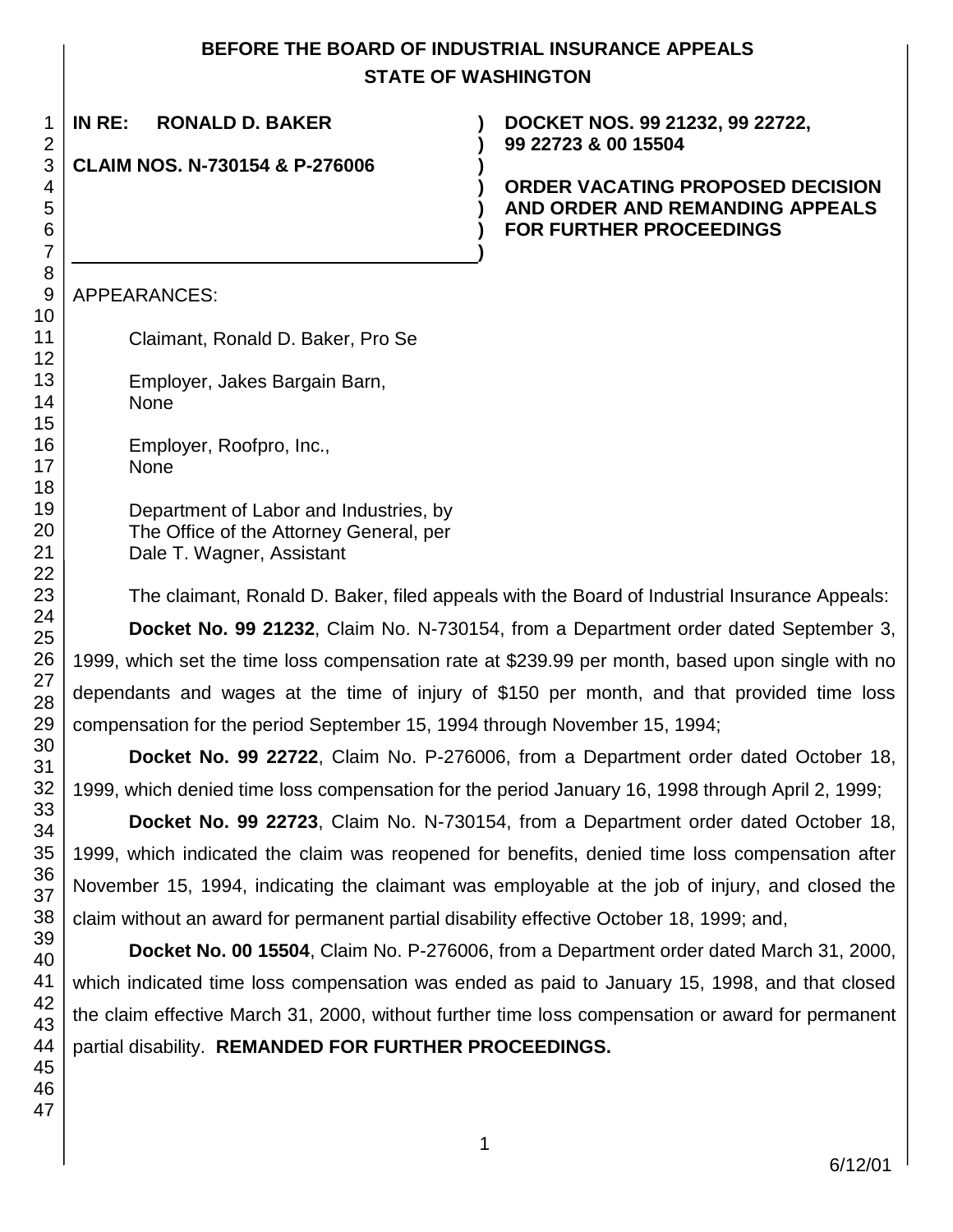#### **DECISION**

Pursuant to RCW 51.52.104 and RCW 51.52.106, these matters are before the Board for review and decision on a timely Petition for Review filed by the claimant to a Proposed Decision and Order issued on December 7, 2000, in which the above-referenced orders of the Department were affirmed. On February 7, 2001, we issued an Order Adopting Proposed Decision and Order. On February 21, 2001, we issued an Order Vacating Order Adopting Proposed Decision and Order and Acknowledging Receipt of Petition for Review. This was because we determined that, indeed, Mr. Baker had filed a timely Petition for Review. On March 28, 2001, we issued an Order Granting Petition for Review.

These appeals concern Mr. Baker's industrial insurance claims for injuries that he sustained December 7, 1993 (Claim No. N-730154), and September 21, 1995 (Claim No. P-276006). In Claim No. N-730154, Mr. Baker contends that the Department incorrectly set his time loss compensation rate because it did not include accurate wage information from all employment at the time of injury. Mr. Baker contends that either or both claims were prematurely closed and that he is entitled to further medical treatment under either or both claims. For this latter reason only, he believes that denial of any award for permanent partial disability was premature.

Only Mr. Baker testified at hearings. The industrial appeals judge affirmed each of the appealed Department orders, essentially determining that Mr. Baker did not present a prima facie case for any relief. Due to multiple procedural irregularities and error in interpreting the evidence, we must vacate the Proposed Decision and Order and remand these appeals to the hearings process for further proceedings.

#### **PROCEDURAL IRREGULARITIES**

#### **Jurisdiction Not Established**

We granted these appeals "subject to proof of timeliness" because there was at least some question in each regarding whether Mr. Baker filed his appeal within 60 days of communication of the respective Department orders. RCW 51.52.050 and RCW 51.52.060. We have not found in the record before us a stipulation to facts establishing jurisdiction in any of these four appeals; nor do we find any presentation of evidence to establish jurisdiction. It is not apparent to us that the industrial appeals judge inquired as to whether the parties could reach a stipulation or whether Mr. Baker was informed of the necessity of establishing jurisdiction and how this could be accomplished. Upon remand, a stipulation should be entered by the parties or evidence taken that would address jurisdiction. Since Mr. Baker is the appealing party, he must bear the burden of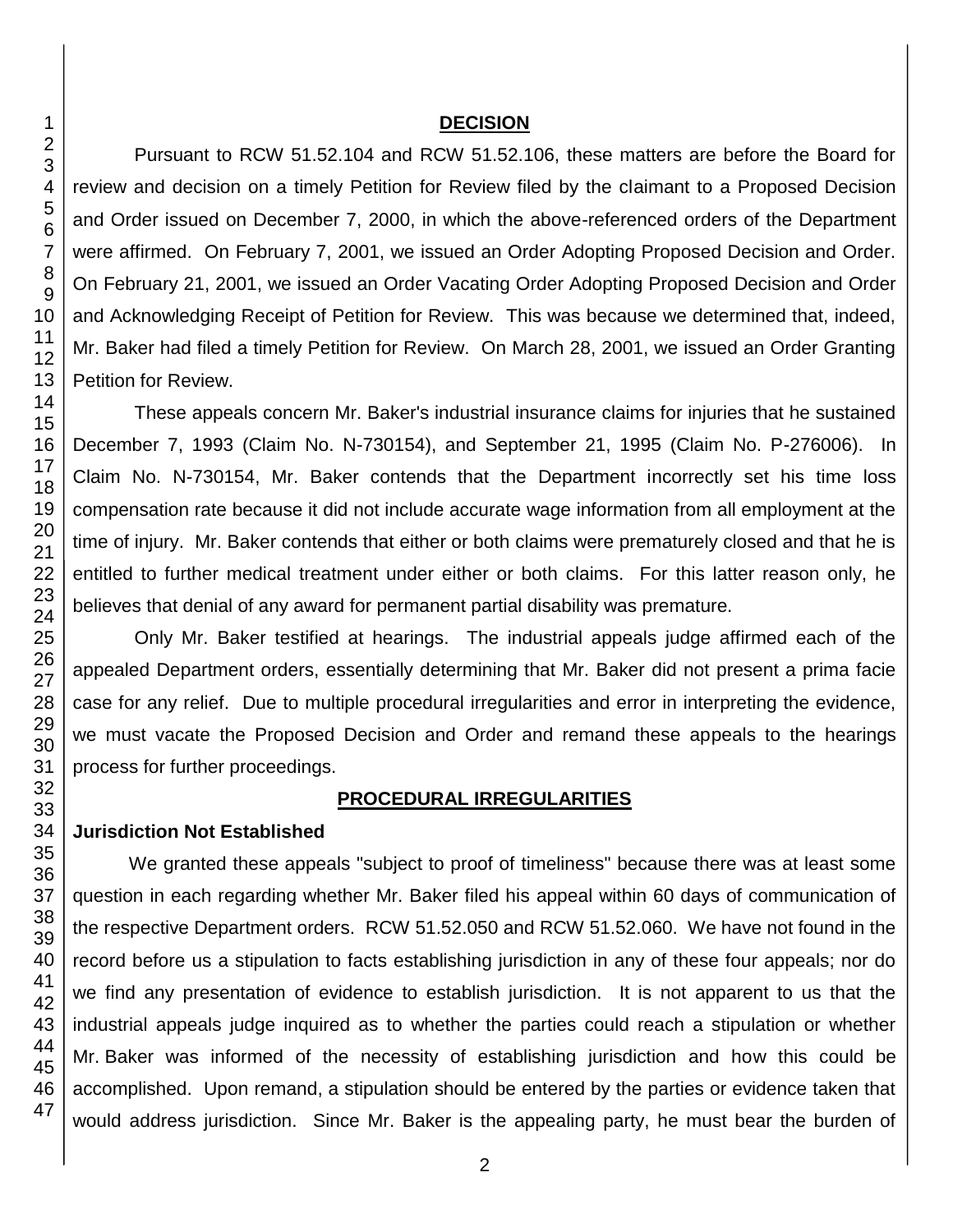establishing jurisdiction. If jurisdiction is not established in an appeal, then no order other than an order dismissing that appeal will be issued.

In addition to the question of jurisdiction over each of the particular appeals, we note several other matters to which the industrial appeals judge and the parties should have given special attention. In the proposed jurisdictional facts for Docket No. 99 21232, Claim No. N-730154, there is no indication that the March 3, 1995 Department order did not become final. In Docket Nos. 99 22722 and 00 15504, Claim No. P-276006, there is no indication that the claim was timely filed.

### **Exhibits Not in the Record/Transcript Errors/Motion Not Ruled Upon**

We find there are serious file-keeping matters that need to be addressed upon remand. Exhibit Nos. 1 and 2 are referenced in the Proposed Decision and Order, but are not contained in the record. Exhibit No. 1 is referenced as admitted and Exhibit No. 2 was rejected. The industrial appeals judge must account for all exhibits and ensure that they are included in the record.

Two of the transcripts are identified with incorrect docket numbers. Upon remand, the industrial appeal judge should examine all transcripts and account for any errors that are so substantial as to be confusing to a reviewing court.

The Department filed a motion upon which there was no ruling by the industrial appeals judge. This was Department Notice of Intent to Admit Documents. Upon remand, if the motion is not withdrawn, a ruling must be made upon the motion.

### **Inadequate Consideration of Mr. Baker's Requests for Witness Subpoenas**

The industrial appeals judge denied Mr. Baker subpoenas for his medical witnesses. Without such medical testimony, Mr. Baker did not make a prima facie case for further time loss compensation, further medical treatment, or for an award for permanent partial disability.

At pre-hearing conferences, Mr. Baker repeatedly made references to the idea that "he" would subpoena medical witnesses. The industrial appeals judge properly indicated that this was not proper procedure. At 4/25/00 Tr. at 7, Mr. Baker identified as potential witnesses: Dr. Lawrence; Dr. Seidner; Dr. Troutman; Dr. Waltner; Dr. Ludke; Dr. Johnson; Dr. Baker; Dr. Luby; Dr. Franklin; and Dr. Barnett. The industrial appeals judge set hearing dates for Mr. Baker as October 19 and 20, 2000, with a deadline of June 27, 2000, by which to confirm witnesses. The industrial appeals judge indicated that Mr. Baker must "personally contact any medical witnesses that you want to present" and that she would consider which witnesses would be permitted after he "confirm that they are agreeable to come in and testify, and that they do, indeed, support your

1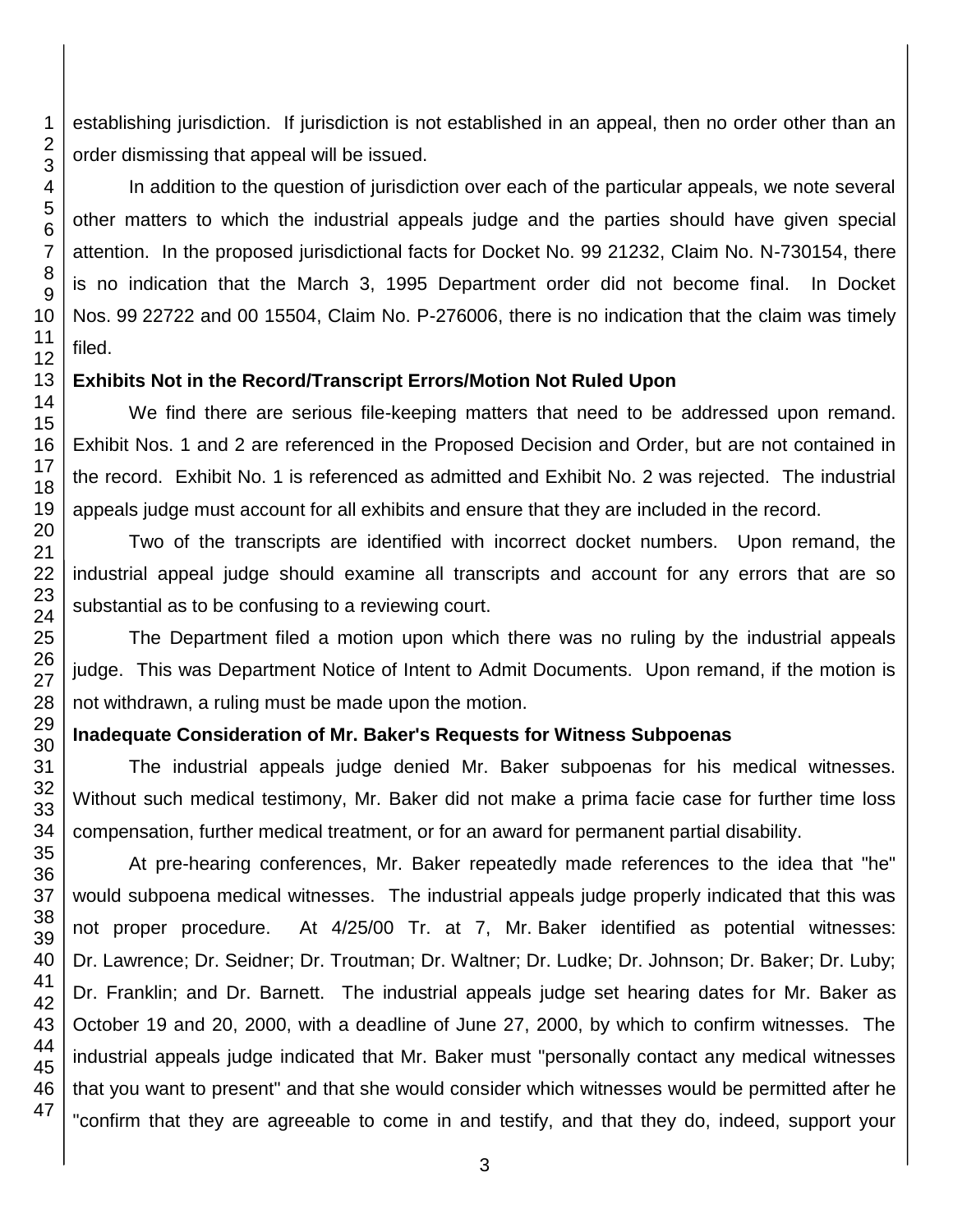position on appeal." 4/25/00 Tr. at 8. The industrial appeals judge stated that she was "not going to issue a subpoena if a doctor does not make that representation [to testify 'favorably or in support of your position']." 4/25/00 Tr. at 9.

Mr. Baker timely confirmed his witnesses. However, when asked, he informed the industrial appeals judge that he had not spoken with his medical witnesses because they wanted \$500 before they would speak with him. 9/21/00 Tr. at 7. The industrial appeals judge then asked if he was otherwise "representing to me here today that they will support your position on appeal?" Mr. Baker responded, "Sure . . . I just have faith in them." 9/21/00 Tr. at 7. When the industrial appeal judge explained that such is not enough for issuance of a subpoena, Mr. Baker indicated, "I have the letter right here from Dr. Weltner, and he'll support my position. Why would he sign this, if he wouldn't?" 9/21/00 Tr. at 8. Asked if Dr. Weltner had agreed to come to the hearing, Mr. Baker indicated he did not see why not, that he was sure Dr. Weltner would and that Dr. Weltner indicated Mr. Baker has "got a permanent partial disability, and I'm entitled to all time-loss." 9/21/00 Tr. at 8. The industrial appeal judge again indicated, "that's fine, but do you have a commitment from him that he will come in personally and testify on your behalf?" 9/21/00 Tr. at 9. This was followed by a lengthy interaction, the essence of which is that Mr. Baker asserted he could not speak to any of the medical witnesses because they demanded \$500, which he could not afford. The industrial appeals judge indicated that she would not subpoena the medical witnesses without Mr. Baker first speaking to them.

We recognize that our industrial appeals judges must be given significant discretion regarding when there is, and when there is not, sufficient justification for issuing a subpoena requiring witness attendance. The judge must at a minimum be satisfied that the witness would have relevant, admissible testimony and would be provided a **proper** fee to which the witness is entitled. However, a litigant who is not represented by an attorney should not be denied a subpoena that an attorney would have the right to issue.

We are concerned that a requirement that the litigant first talk to a witness may be too rigid or restrictive. Mr. Baker referred to documents that he believed indicated at least one or more physicians would support some aspect of relief that he sought. Neither the Department nor the industrial appeals judge asserted that Mr. Baker was mistaken in that representation. In light of this, denial of a subpoena solely for the reason that Mr. Baker did not speak with a medical witness appears arbitrary.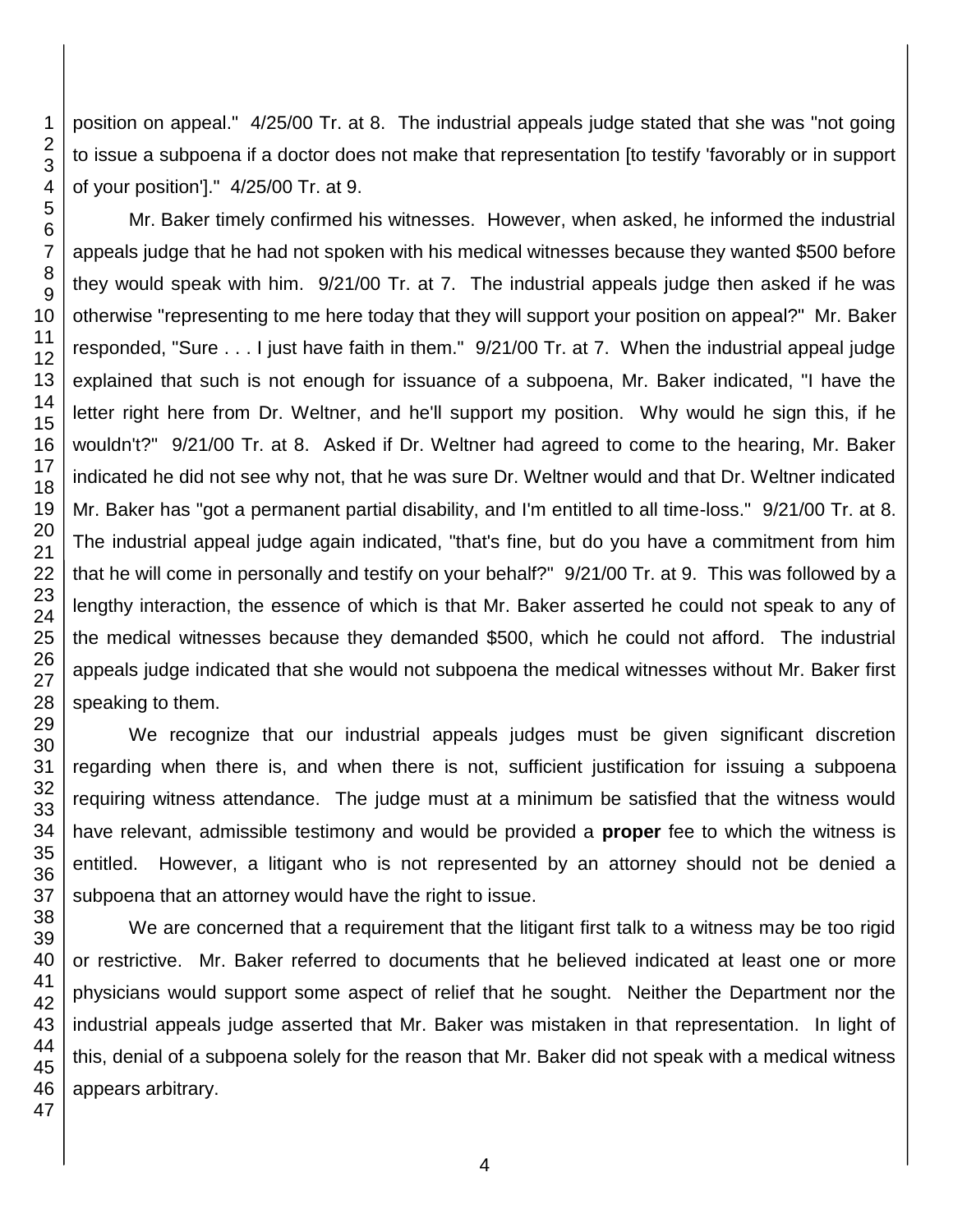We have also considered the possibility that, although not articulated, the industrial appeals judge may have been under the impression that a physician is always entitled a negotiated fee. Perhaps the industrial appeal judge believed that one or more physicians were demanding a \$500 fee that was refused by Mr. Baker. The industrial appeals judge did not articulate such refusal to pay a \$500 fee as the reason for denying any subpoena. In any event, we are not aware of any requirement that every expert be allowed to negotiate his or her own fee for testimony beyond the statutory fee due to any witness.

A health care professional who acquires or develops facts and opinions in treating a patient, not in anticipation of litigation, has the status of a factual or occurrence witness, and is not entitled to expert witness fees under Civil Rule (CR) 26(b)(5). *Paiya V. Durham Constr. Co.*, 69 Wn. App. 578, 579-580 (1993); *Baird v. Larson,* 59 Wn. App. 715 (1990). In short, a physician who does not have, or who has not expressed an expert opinion on a matter, need not form or express an opinion without first negotiating a fee. We see no reasons why such negotiation in anticipation of litigation could not include a special fee for presentation of that opinion at trial as an expert witness. However, in instances where the physician has already developed an opinion as an expert and has expressed such opinion, we do not believe that a subpoena may be refused solely on the grounds that the physician is refusing to speak with the litigant or on grounds that the litigant is refusing to pay other than the statutory witness fee due other witnesses. In the present case, Mr. Baker represented that certain experts already had expressed opinions, which he desired they express at trial. The industrial appeals judge did not indicate whether or not this representation was accepted. The only reason given for denying subpoenas was that Mr. Baker had not spoken with the proposed witnesses.

Upon remand, if Mr. Baker requests a subpoena for a witness, the industrial appeals judge should state on the record or in writing the requirements, with legal and factual justification for such requirements that the industrial appeals judge sets preliminary to Mr. Baker obtaining such subpoena. The industrial appeals judge should subsequently determine whether and to what extent Mr. Baker has met these requirements with regard to each requested subpoena. The industrial appeals judge should indicate on the record all of the reasons for refusing to provide any requested subpoena.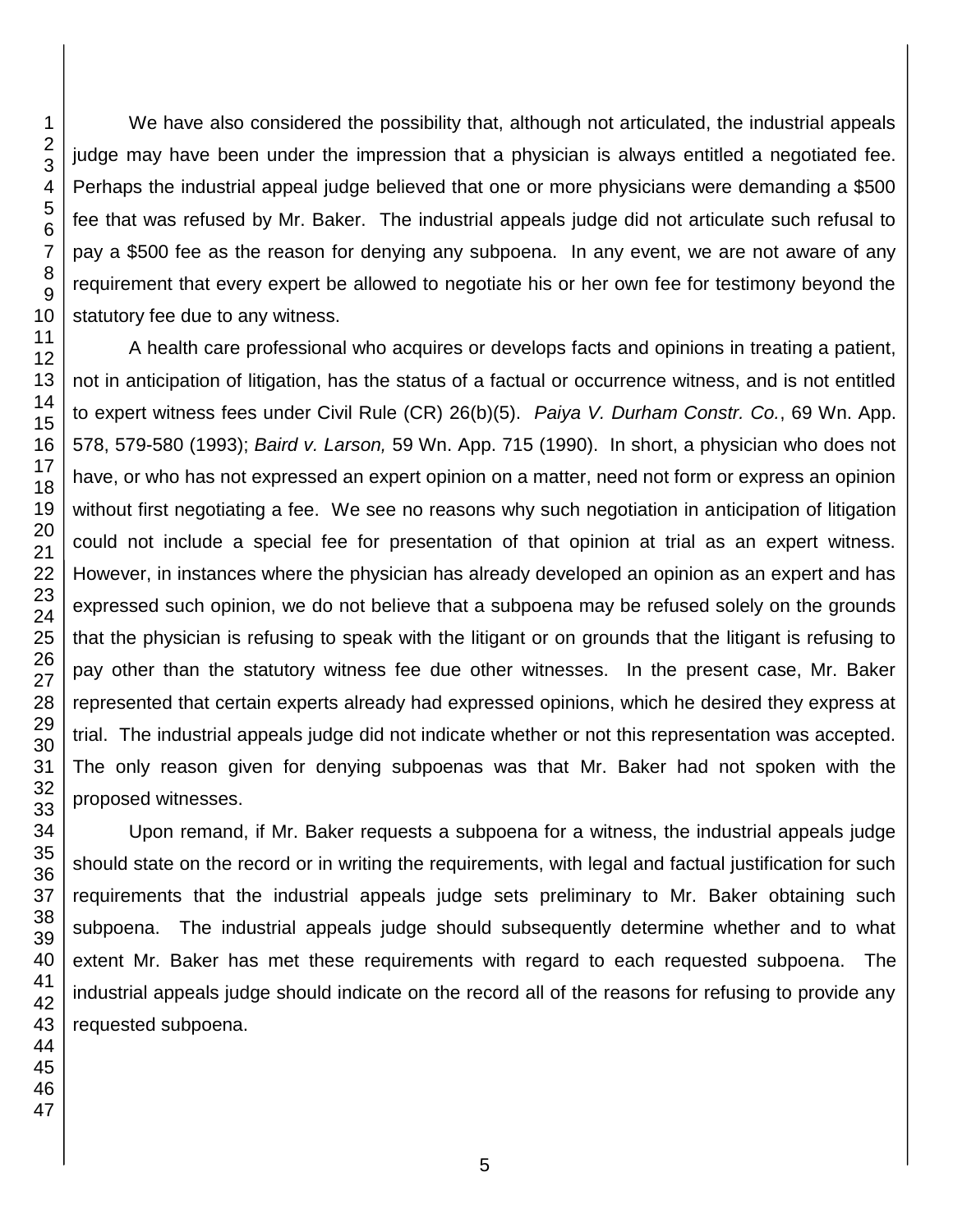### **Prima Facie Case Established on Time Loss Compensation Rate**

At 10/19/00 Tr. at 10-12, Mr. Baker testified that at the time of injury of December 7, 1993, he was earning \$12 per hour at each of two jobs, one 20 hours per week and the other 10 to 30 hours per week. The industrial appeals judge carefully inquired as to whether the initial testimony was relative to the actual injury date. Mr. Baker represented that he was referring to employment at the time of injury. If we were to accept Mr. Baker's testimony, it is readily clear that his wages at the time of injury would be far more than the \$150 per month wage figure used by the Department in setting the apparent minimum time loss compensation rate in Claim No. N-730154. In the record before us, there is **no** contrary admissible evidence that speaks to the wage basis issue.

The industrial appeals judge noted the Mr. Baker did not present documentary evidence of wages at the time of injury. However, there is no requirement that wages must be proven by documentary evidence. Mr. Baker made a prima facie case that the Department improperly set his time loss compensation rate in Claim No. N-730154. The Department requested a continuance to present contrary evidence and the industrial appeals judge initially granted the continuance. However, on the following day, the industrial appeals judge indicated that she would consider the case ready for a Proposed Decision and Order without opportunity being provided to the Department to present its evidence. The Department had not rested its case.

Because Mr. Baker presented a prima facie case that the Department incorrectly calculated his time loss compensation rate, it was error to deny the Department opportunity to rebut the case presented. Accordingly, it was error to affirm the September 3, 1999 Department order in Claim No. N-730154. We remand to provide the Department opportunity to present its evidence and with directions that the industrial appeals judge consider all of the evidence in making the decision as to the appropriate wage basis.

The Proposed Decision and Order dated December 7, 2000, is vacated. This appeal is remanded to the hearings process, pursuant to WAC 263-12-145(4), for further proceedings as indicated by this order. The parties are advised that this order is not a final Decision and Order of the Board within the meaning of RCW 51.52.110. At the conclusion of the further proceedings the industrial appeals judge shall, unless the matter is dismissed or resolved by an Order on Agreement of Parties, enter a Proposed Decision and Order containing findings and conclusions as to each contested issue of fact and law, based upon the entire record, and consistent with this